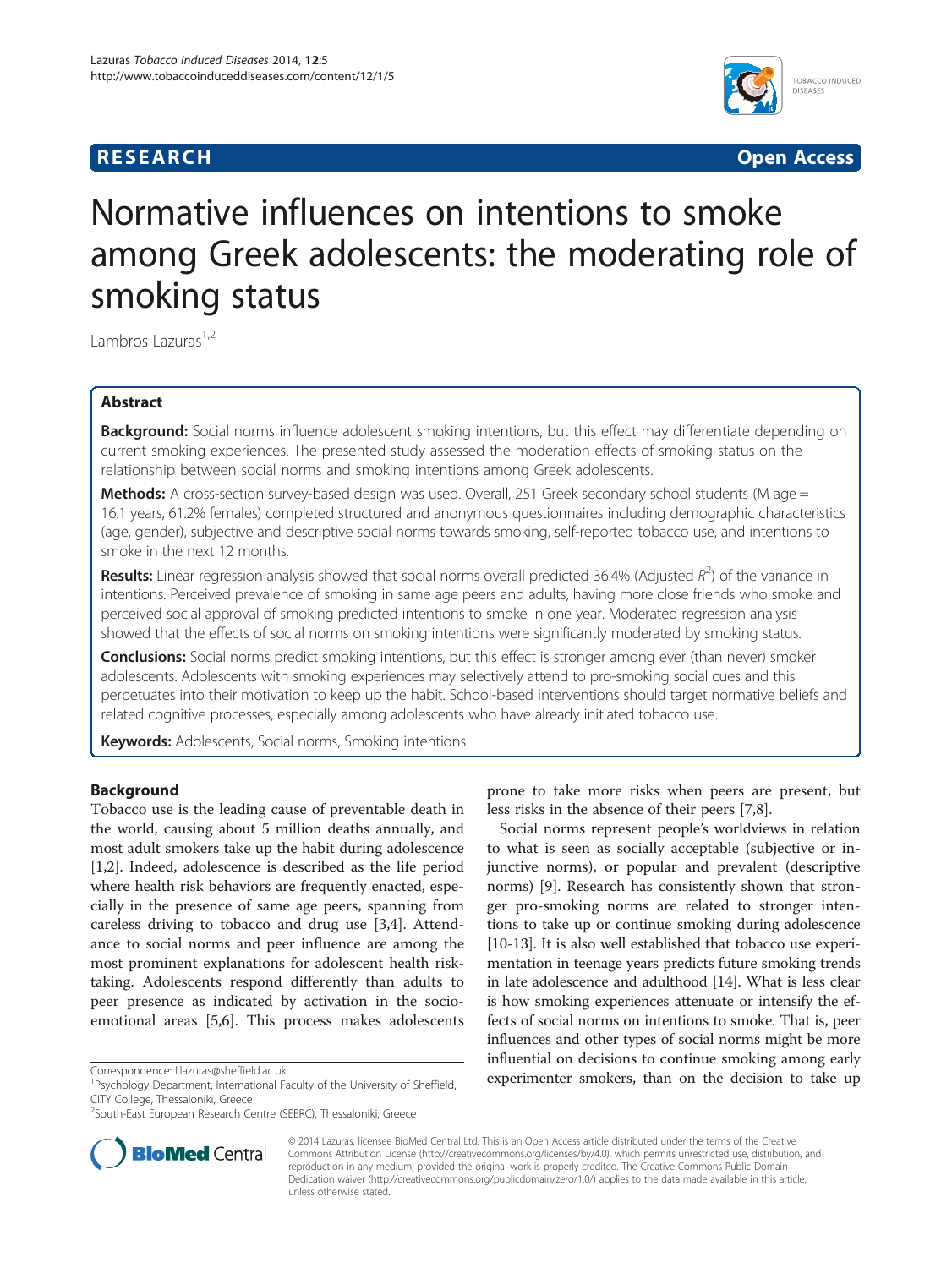smoking among non-smoker adolescents. In short, social norms may differentially influence smoking decisions among adolescents, depending on their current habits.

The theoretical basis for this argument comes from research in social and health psychology which shows that people tend to see the world in a self-justifying way in order to relieve the tension that may occur from the incongruence between belief systems (e.g., attitudes, social norms) and actual behavior [\[15\]](#page-4-0). So, compared to nonsmokers, smokers tend to downplay the health risks of tobacco use [[16](#page-4-0),[17](#page-4-0)], perceive smoking as more prevalent and socially acceptable than it actually is [\[18,19](#page-4-0)], and strongly oppose tobacco control policies as such policies would directly undermine their current habits [[20,21](#page-4-0)]. In a similar vein, adolescents who currently smoke may perceive smoking as more socially acceptable and prevalent than non-smokers, and this may influence their intentions to continue smoking [\[22](#page-4-0)].

The present study aims to address the role of smoking experiences in the relationship between social norms and intentions to smoke among Greek adolescents. Although Greece is among the economically developed countries of the world and there is recent evidence about the success of tobacco control policies, still smoking prevalence rates are very similar to that of developing countries [[23,24](#page-4-0)]. Thus, Greek adolescents grow up in an environment where the prevailing social norms are still pro-smoking, tobacco control policies are weakly enforced, and exposure to family smoking and secondhand smoke is widely prevalent [[25,26](#page-4-0)]. Accordingly, prosmoking social norms among Greek adolescents have been associated with stronger intentions to smoke and weaker self-efficacy to resist smoking in risk-conducive situations, such as peer pressure [\[22\]](#page-4-0). The present study goes beyond this association, and assesses if pro-smoking social norms predict intentions differently between smoker and non-smoker adolescents. It is hypothesized that social norms will predict smoking intentions more strongly among adolescents with smoking experiences, as compared to non-smoker adolescents.

### Methods

#### Study design and sample

A cross-sectional, survey-based design was used. Overall, structured anonymous questionnaires were given to 300 adolescent secondary school students, and 251 completed questionnaires were returned (response rate = 83.6%). Participants were aged between 14 to 18 years ( $M$  age = 16.11 years,  $SD = 0.89$ ), and 61.2% (*n* = 153) were females. Ethics approval for this study was granted by the Ethics Review Board of the International Faculty of the University of Sheffield, and informed consent was obtained from participants' parents/caregivers.

#### Measures

Most of the measures in the questionnaire were used in previous studies with Greek adolescents [[21](#page-4-0),[22](#page-4-0)]. Age and gender were assessed with single items. Smoking status was also measured with a single item (*'Have you* ever smoked?') followed by fie response options  $(1 = no, I)$ never tried smoking;  $2 = yes$ , I have smoked some times, but less than 5 cigarettes overall; 3 = yes, I smoke occasionally in the week, but not on a daily basis;  $4 = yes$ , I smoke at least one cigarette a day; and  $5 = I$  used to smoke in the past, but I have given up). For purposes of subsequent analysis, two groups were developed by collapsing categories of smoking status. Specifically, respondents who reported that they never tried smoking were classified as 'never smokers' and those reporting past or current smoking status were classified as 'ever smokers'.

Social norms were measures with respect to subjective (i.e., perceived social approval of smoking by referent others) and descriptive normative beliefs (i.e., perceived and current smoking prevalence in the peer group, and exposure to smoking at home and in public places). Subjective norms were measured with the mean score of three items on the perceived approval of smoking by young adults (18-25 years old), adults (>25 years old), and parents. Responses were recorded on a 7-point continuous scale,  $1 =$  strongly disagree to  $7 =$  strongly agree. Internal consistency reliability was high (Cronbach's  $\alpha$  = 0.85), and higher mean scores in this variable reflected greater disapproval of smoking.

Perceived prevalence of smoking among same age peers and adults in the country was assessed with two single items respectively asking participants to give a percentage estimate (from 0 to 100%) reflecting how many same age peers and adults are smokers (smoking at least one cigarette a day). Peer group smoking was assessed with a single item asking participants to indicate the number of smokers among their five closest friends. Exposure to family smoking was assessed with the question 'how often do you see family members smoking at home', and responses were scored on five-point continuous scale,  $1 =$  never to  $5 =$  always. Exposure to public smoking was assessed with the item 'how often do you see each of the following groups smoking in public or open places, such as cafeterias, restaurants, school premises, and bus stations?'. Responses were recorded for same age peers, young adults (18-25 years old), and adults ( $>25$  years) on a five-point continuous scale, 1 = never to 5 = always. A mean score was computed (Cronbach's  $\alpha$  = .70), and higher scores reflected more frequent exposure to public smoking.

Smoking intentions were assessed with the mean of three items using a 12 month time frame (e.g., 'do you think you will be smoking in the next year'), and responses were recorded on a 7-point continuous scale,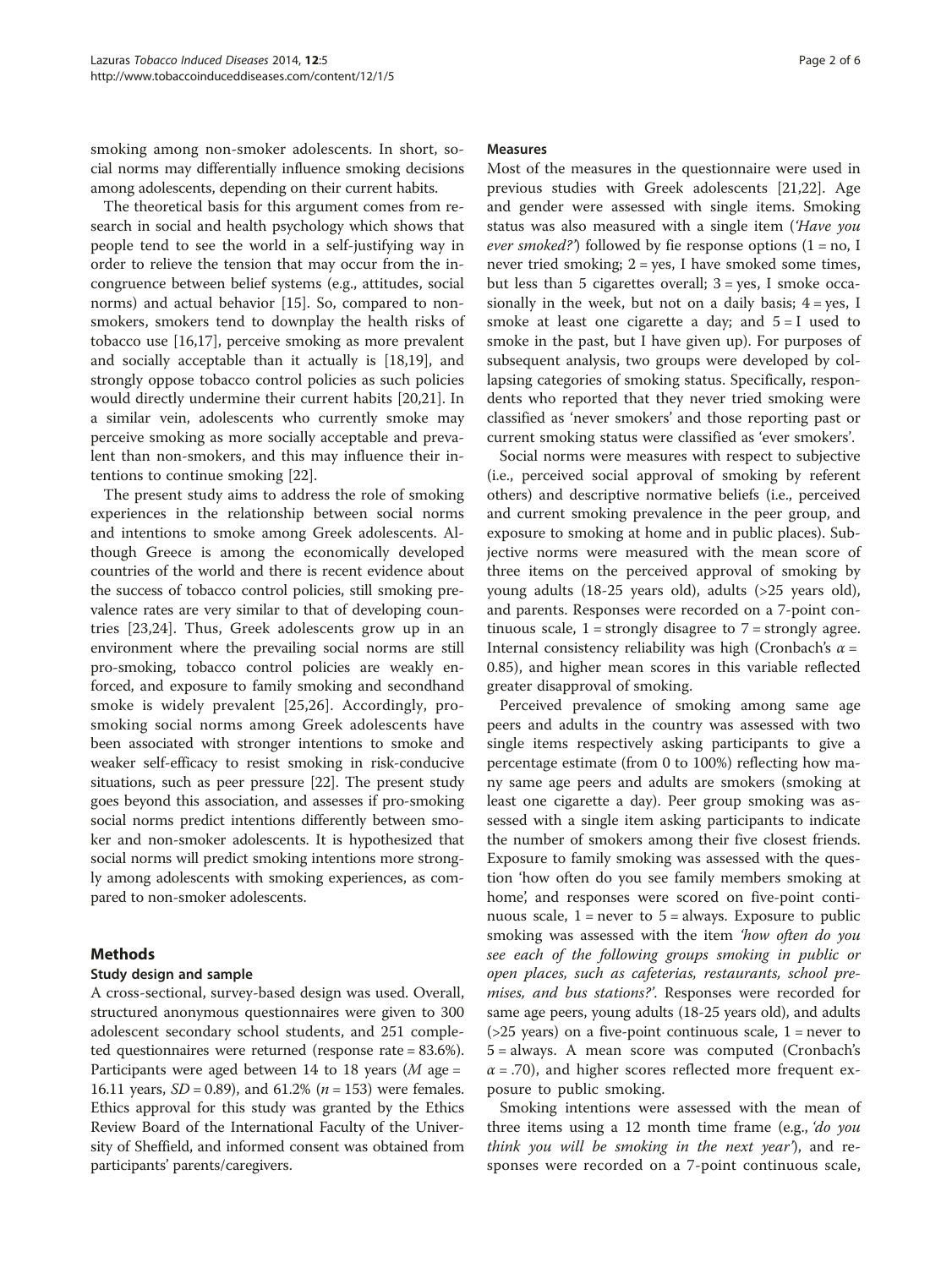$1 =$  definitely not to  $7 =$  definitely yes. Internal consistency reliability was high (Cronbach's  $\alpha$  = .96), and higher scores reflected stronger intentions to smoke in the next year.

#### Data analysis

Analysis of frequencies with chi-square  $(\chi^2)$  was used to assess prevalence rates of smoking and gender differences in self-reported smoking status. One-way ANOVA was used to assess differences in age, as well as differences in social normative beliefs and smoking intentions between never and ever smokers. Linear regression analysis was used to assess the direct effects of subjective and descriptive social norms on smoking intentions. Standardized beta weights (β) are used to denote the predictive effects of social norms on intentions. Finally, moderated regression analysis was used to assess the moderating effects of smoking status on the relationship between social norms and smoking intentions. Significance level for all analyses was set at  $p < 0.05$ .

### Results

#### Smoking status: prevalence, gender and age differences

Roughly half (50.8% or  $n = 127$ ) of the participants were never smokers, whereas  $21.6\%$  ( $n = 54$ ), reported they have smoked less than 5 cigarettes in their lifetime, 8%  $(n = 20)$  reported they were occasional/weekly smokers, 11.2% ( $n = 28$ ) were daily smokers, and 8.4% ( $n = 21$ ) said they used to smoke but have given up at the time the survey was completed. The ANOVA results did not show significant age differences between ever and never smokers. Accordingly, chi-square analysis of frequencies did not show statistically significant gender differences in selfreported smoking status.

### Differences in social normative beliefs and intentions by smoking status

One-way ANOVA showed that, compared to never smokers, smoker adolescents reported stronger intention to smoke in the next 12 months ( $F = 65.69$ ,  $p < .001$ ,  $\eta^2 =$ 0.20), had more closest friends who smoked  $(F = 61.99,$  $p < .001$ ,  $\eta^2 = 0.20$ ), were more frequently exposed to public smoking ( $F = 14.13$ ,  $p < .001$ ,  $\eta^2 = 0.05$ ), viewed smoking as more prevalent among same-age peers in the country

 $(F = 20.57, p < .001, \eta^2 = 0.07)$ , and perceived less social disapproval of smoking  $(F = 6.82, p = .01, \eta^2 = 0.02)$ . Effect sizes were moderate to strong according to [\[27\]](#page-4-0). The findings are summarized in Table 1.

#### Direct effects of social norms on smoking intentions

Linear regression analysis was used to assess the direct effects of descriptive and subjective social norms on smoking intentions. Overall, a significant model emerged predicting 36.4% of the variance in smoking intentions ( $F = 17.84$ ,  $p < .001$ ). Significant predictors of smoking intentions included number of close friends who smoke ( $\beta$  = .502,  $p < .001$ ), perceived prevalence of smoking among adolescents ( $\beta$  = .177,  $p$  = .005) and adults  $(\beta = -0.169, p = 0.006)$  in Greece, and subjective norms  $(\beta = -0.144, p = 0.008)$ . The findings from the regression analysis are presented in Table [2.](#page-3-0)

## Interaction between smoking status, social norms and intentions to smoke

Three moderated regression analyses were used to respectively assess the interaction of smoking status with number of smoker close friends, perceived prevalence of adolescent smoking in Greece, and subjective social norms (acceptability of smoking). Following the recommendations by Aiken and West [[28](#page-4-0)], the predictor variables were mean centered in order to avoid multicollinearity, and an interaction terms (social norm × smoking intention) was computed to for each measure of social norms. Unstandardized coefficients (Β) were used to denote the weight of the interaction effect, and 95% confidence intervals (CIs) were computed. The results showed that smoking significantly moderated the effects of social norms on smoking intentions with respect to number of close friends who smoke (B <sub>N</sub> of close friends smoking  $\times$  smoking status = .421,  $p = .001$ , 95% CI = .184 to .657) and subjective norms (B subjective norms × smoking status =  $-.494$ ,  $p < .001$ ,  $95\%$  CI =  $-.756$ to −.233). In the case of perceived prevalence of smoking among same age peers, although the interaction term was marginally significant (B perceived prevalence of smoking  $\times$  smoking  $_{\text{status}} = .019$ ,  $p = .046$ ), the 95% CIs were in the range of zero (.000 to .037), thus the interaction was deemed non-

Table 1 Differences in smoking intentions and social norms between ever and never smokers

|                                                   | F          | Never smokers |       | Ever smokers |       |
|---------------------------------------------------|------------|---------------|-------|--------------|-------|
|                                                   |            | М             | SD    | М            | SD    |
| Intentions to smoke in 12 months                  | 65.69**    | .20           | 0.76  | 2.79         | 2.00  |
| Number of close friends who smoke                 | $61.99**$  | 1.86          | 1.26  | 3.30         | 1.61  |
| Public smoking exposure                           | $14.13***$ | 3.90          | 0.55  | 4.16         | 0.55  |
| Perceived prevalence of smoking in same age peers | $20.57**$  | 43.19         | 21.85 | 55.49        | 20.58 |
| Subjective norms                                  | $6.82*$    | 6.20          | 1.33  | 5.74         | 1.47  |

Note.  $* p < .05, ** p < .005.$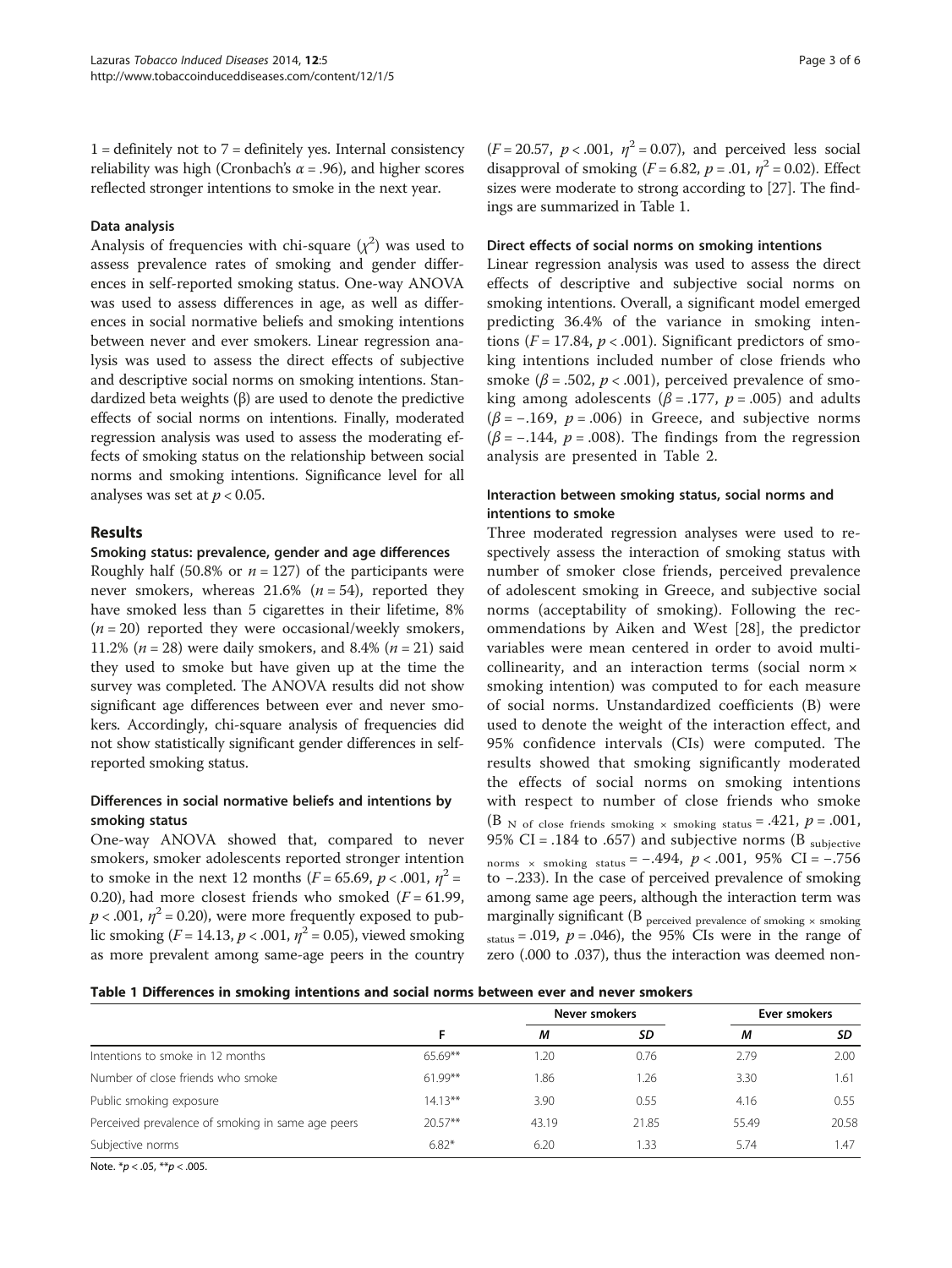<span id="page-3-0"></span>Table 2 Effects of social norms on smoking intentions

| <b>Predictors</b>                        | 95% CI                   | β        | $AdiR^2$ |
|------------------------------------------|--------------------------|----------|----------|
| Age                                      | $-.081$ to $.327$        | .063     | .364     |
| Gender                                   | $-473$ to 256            | $-.031$  |          |
| Number of closest friends smoking        | .414 to .653             | $.502**$ |          |
| Exposure to family smoking               | $-0.097$ to $.138$       | .018     |          |
| Exposure to public smoking               | $-320$ to $-353$         | .005     |          |
| Perceived prevalence of smoking (peers)  | $.004$ to $.024$         | $.177*$  |          |
| Perceived prevalence of smoking (adults) | $-0.026$ to $-0.004$     | $-169*$  |          |
| Subjective norms                         | $-312$ to $-048$ $-144*$ |          |          |

Note.  $* p < .05, ** p < .005$ .

significant. In short, number of close friends and subjective norms were more influential on smoking intentions among current smokers, than never smoker adolescents. Simple slope analyses for each significant interaction effect are respectively presented in Figures 1 and 2.

#### **Discussion**

The present study set out to assess the direct effects of social normative beliefs, specifically subjective (perceived social approval of smoking) and descriptive norms (perceived prevalence and exposure to smoking cues) on adolescents' intentions to smoke. The role of smoking status was highlighted in this relationship, mainly in terms of moderating normative influences on smoking intentions. It was expected that both descriptive and subjective social norms would predict smoking intentions, and that normative influences on intentions would be stronger among ever than never smokers. The results from the linear regression analysis showed that number of close friends, perceived prevalence of smoking among same age peers and adults in the country, and subjective norms significantly predicted intentions to smoke in 12 months. Exposure to public and family smoking did not have a significant effect, thus partially supporting the study's initial hypothesis. With respect to the moderating effect of smoking status, moderated regression analysis showed that the effects of subjective norms and number of close friends who smoke on intentions was stronger among





ever than never smokers, thus confirming the study's hypothesis.

The aforementioned findings highlight the important role of smoking status on normative influences on adolescent smoking. Specifically, perceived norms about smoking seem to be more influential among adolescents who already experimented with (or currently engage in) tobacco use, than among adolescents without smoking experiences. One way of explaining these findings relates to the cognitive biases that are typical among smokers, such as the tendency to misperceive the prevalence or social acceptability of smoking in peer groups [\[29,30\]](#page-4-0). Another explanation is that smokers are more likely to be exposed to smoking-conducive situations, thus, their perceptions of social norms are shaped by their experiences in smoking (than non-smoking situations). Besides, the findings from the ANOVA showed that ever smokers perceived smoking as more acceptable and prevalent, and were more frequently exposed to public smoking than never smokers. Thirdly, it may be the case that smoker adolescents display memory recall bias by recalling more easily prosmoking, than anti-smoking, social norms, and this provides them with the means to self-justify for their behavior and future intentions. Related arguments about attentional biases in the context of substance use are presented by Field and Cox [\[31](#page-4-0)]. All these explanations are complementary and not mutually exclusive, and they point to the profound need to alleviate potential tension or incongruence between beliefs and actions. In this respect, behavior seems to be 'the horse' and social norms are 'the cart'. Nevertheless, although this assumption rests in well established findings in social and health psychology [\[15,32](#page-4-0)], more studies are needed to establish causality.

Furthermore, the present study was in line with past research among Greek adolescents [\[22](#page-4-0)] showing that subjective and descriptive social norms play an important role in the decision to smoke. Nevertheless, the non-significant effect of family and public smoking exposure is in contrast with past studies [\[33,34](#page-5-0)]. One possible explanation is that,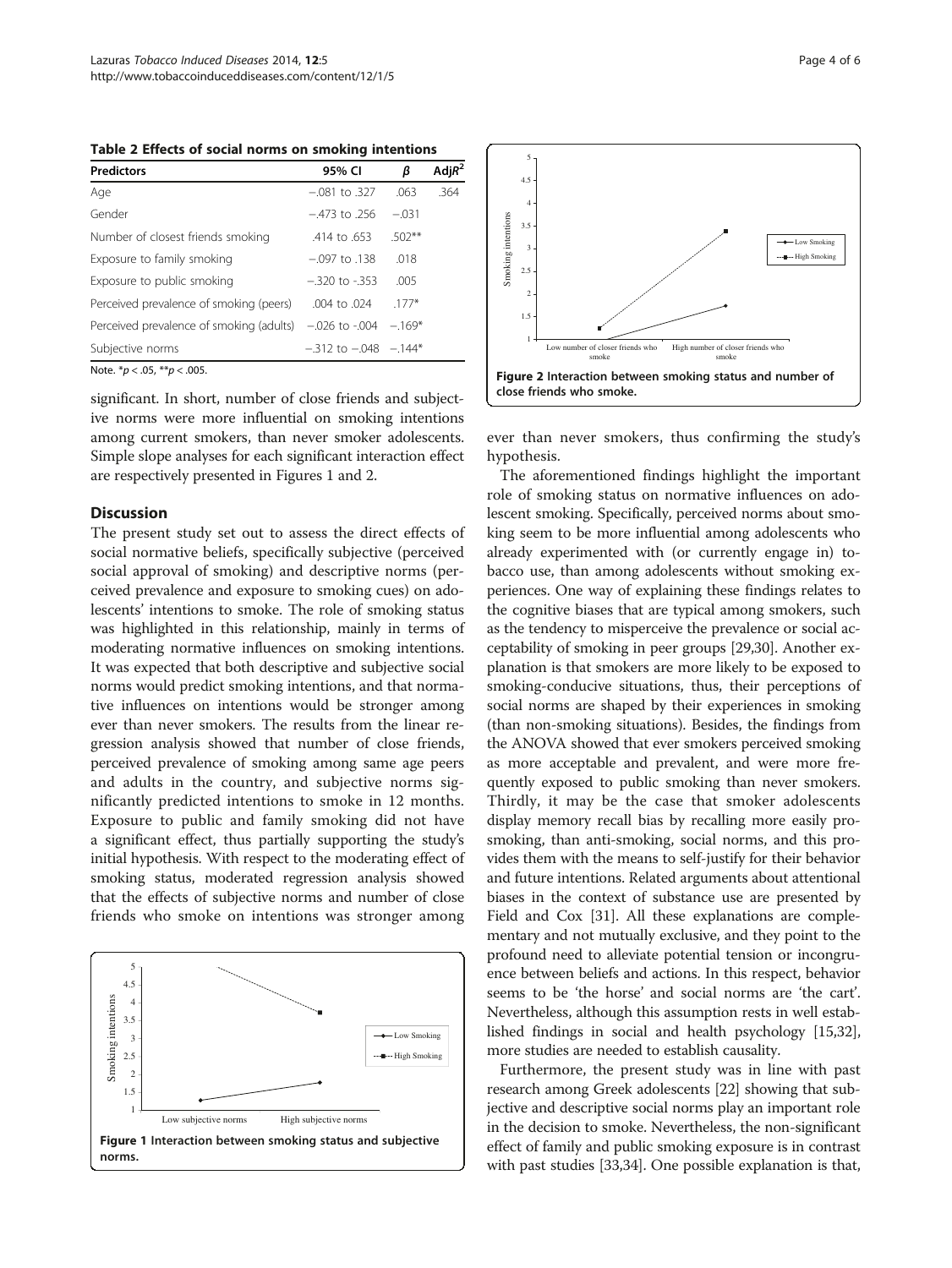<span id="page-4-0"></span>when controlling for more immediate and powerful sources of normative influence, such as peer group or close friends' smoking [10], the effects of more 'distal' normative influences, such as public and family smoking exposure become attenuated and turn up to be non-significant. Accordingly, it is noteworthy that although perceived prevalence of smoking among adults had a significant direct effect on adolescents' smoking intentions, this effect was negative: the higher the perceived prevalence of smoking in adults, the lower the intention to smoke in adolescents. This is an interesting finding that comes in opposite direction to the effect of perceived prevalence of smoking among same age peers on intentions. Interestingly, one explanation pertains to social distance (i.e., perceived similarity to a target group being evaluated) [[35,36](#page-5-0)]. That is, adolescents may be more likely to attend to smoking norms among referent peer groups, than among nonreferent adult groups. Similarity is greater, and hence social distance is smaller, among same age peers, whereas the reverse pattern is true for adults.

The key point of the present findings for policy makers is that there may be a need for a paradigm shift in the way social norms are viewed as influences on adolescent smoking. Although we do not claim that social norms cannot drive or shape adolescents' smoking tendencies, we do call for greater attention to cognitive biases and the need to maintain consistency between actions and belief systems. Adolescent smokers may simply be more motivated to recall pro-smoking norms as a way of selfjustifying their current behavior. If this is true, then intervention targeting current or ever smoker adolescents should not only focus on making pro-smoking norms less salient, they should also target the very cognitive mechanisms that give rise to self-serving biases.

#### Competing interests

The author declares that he has no competing interests.

Received: 20 March 2014 Accepted: 23 March 2014 Published: 26 March 2014

#### References

- 1. Davis RM, Wakefield M, Amos A, Gupta PC: The Hitchhiker's Guide to Tobacco Control: a global assessment of harms, remedies, and controversies. Annu Rev Public Health 2007, 28:171–194.
- 2. Tyas SL, Pederson LL: Psychosocial factors related to adolescent smoking: a critical review of the literature. Tob Control 1998, 7:409–420.
- Simons-Morton B, Chen RS: Over time relationships between early adolescent and peer substance use. Addict Behav 2006, 31:1211–1223.
- 4. Simons-Morton BG, Ouimet MC, Chen R, Klauer SG, Lee SE, Wang J, Dingus TA: Peer influence predicts speeding prevalence among teenage drivers. J Safety Res 2012, 43:397–403.
- Steinberg L: Risk taking in adolescence: what changes, and why? Ann N Y Acad Sci 2004, 1021:51–58.
- Steinberg L: A social neuroscience perspective on adolescent risk-taking. Dev Rev 2008, 28:78–106.
- 7. Albert D, Chein J, Steinberg L: The teenage brain: peer influences on adolescent decision making. Curr Dir Psychol Sci 2013, 22:114–120.
- Chein J, Albert D, O'Brien L, Uckert K, Steinberg L: Peers increase adolescent risk taking by enhancing activity in the brain's reward circuitry. Dev Sci 2011, 14:1–10.
- 9. Rivis A, Sheeran P: Social influences and the theory of planned behaviour: evidence for a direct relationship between prototypes and young people's exercise behaviour. Psychol Health 2003, 18:567–583.
- 10. Kobus K: Peers and adolescent smoking. Addiction 2003, 98:37-55.
- 11. Lai MK, Ho SY, Lam TH: Perceived peer smoking prevalence and its association with smoking behaviours and intentions in Hong Kong Chinese adolescents. Addiction 2004, 99:1195–1205.
- 12. Unger JB, Rohrbach LA: Why do adolescents overestimate their peers' smoking prevalence? Correlates of prevalence estimates among California 8<sup>th</sup> grade students. J Youth Adolesc 2002, 31:147-153.
- 13. Wijum N, Torsheim T, Wold B: Normative processes and adolescents' smoking behaviour in Norway: a multilevel analysis. Soc Sci Med 2006, 62:1810–1818.
- 14. Van de Ven MOM, Greenwood PA, Engels RCME, Olsson CA, Patton CC: Patterns of adolescent smoking and later nicotine dependence in young adults: a 10-year prospective study. Public Health 2010, 124:65–70.
- 15. Harris PR, Epton T: The impact of self-affirmation on health cognition, health behaviour and other health-related responses: a narrative review. Soc Person Psychol Compass 2009, 3:962-978.
- 16. Dillard AJ, McCaul KD, Klein WM: Unrealistic optimism in smokers: implications for smoking myth endorsement and self-protective motivation. J Health Commun 2006, 11(Suppl 1):93–102.
- 17. Weinstein ND, Marcus SE, Moser RP: Smokers' unrealistic optimism about their risk. Tob Control 2005, 14:55–59.
- 18. Otten R, Engels RC, Prinstein MJ: A prospective study of perception in adolescent smoking. J Adolesc Health 2009, 44:478–484.
- 19. Sussman S, Dent CW, Mestel-Rauch J, Johnson CA: Adolescent nonsmokers, triers, and regular smokers' estimates of cigarette smoking prevalence: when do overestimations occur and by whom? J Appl Soc Psychol 1988, 18:537–551.
- 20. Lazuras L, Rodafinos A, Panagiotakos DB, Thyrian JR, John U, Polychronopoulos E: Support for smoke-free policies in a pro-smoking culture: findings from the European survey on tobacco control attitudes and knowledge. Int J Public Health 2009, 54:403–408.
- 21. Lazuras L, Rodafinos A, Eiser JR: Adolescents' support for smoke-free public settings: the roles of social norms and beliefs about exposure to secondhand smoke. J Adolesc Health 2011, 49:70-75.
- 22. Lazuras L, Eiser JR, Rodafinos A: Predicting Greek adolescents' intentions to smoke: a focus on normative processes. Health Psychol 2009, 28:770–778.
- 23. Filippidis FT, Vardavas CI, Loukopoulou A, Behrakis P, Connolly GN, Tountas Y: Prevalence and determinants of tobacco use among adults in Greece: 4 year trends. Eur J Public Health 2013, 23:772–776.
- 24. Zourbanos N, Dimitriou E, Goudas M, Theodorakis Y: Reliability and validity of the Greek version of the smoking self-efficacy scale for adolescents. Eval Health Prof 2014, doi:0163278713520450.
- 25. Aspropoulos E, Lazuras L, Rodafinos A, Eiser JR: Can you please put it out? Predicting non-smokers' assertiveness intentions at work. Tob Control 2010, 19:148–152.
- 26. Vardavas CI, Athanasopoulos D, Balomenaki E, Niaounaki D, Linardakis MK, Kafatos AG: Smoking habits of Greek preschool children's parents. BMC Public Health 2007, 7:112.
- 27. Cohen J: A power primer. Psychol Bull 1992, 112:155-159.
- 28. Aiken LS, West SG: Multiple regression: testing and interpreting interactions. Newbury Park: Sage; 1991.
- 29. Guo Q, Johnson CA, Unger JB, Lee L, Xie B, Chou CP, Halmer PH, Sun P, Gallaher P, Pentz MA: Utility of the theory of reasoned action and theory of planned behaviour for predicting Chinese adolescent smoking. Addict Behav 2007, 32:1066–1081.
- 30. Hoffman BR, Sussman S, Unger JB, Valente TW: Peer influences on adolescent cigarette smoking: a theoretical review of the literature. Subst Use Misuse 2006, 41:103–155.
- 31. Field M, Cox WM: Attentional bias in addictive behaviors: a review of its development, causes, and consequences. Drug Alcohol Depend 2008,  $97:1 - 20.$
- 32. Ross L, Greene D, House P: The "false-consensus effect": an egocentric bias in social perception and attribution processes. J Exp Soc Psychol 1977, 13:279–301.